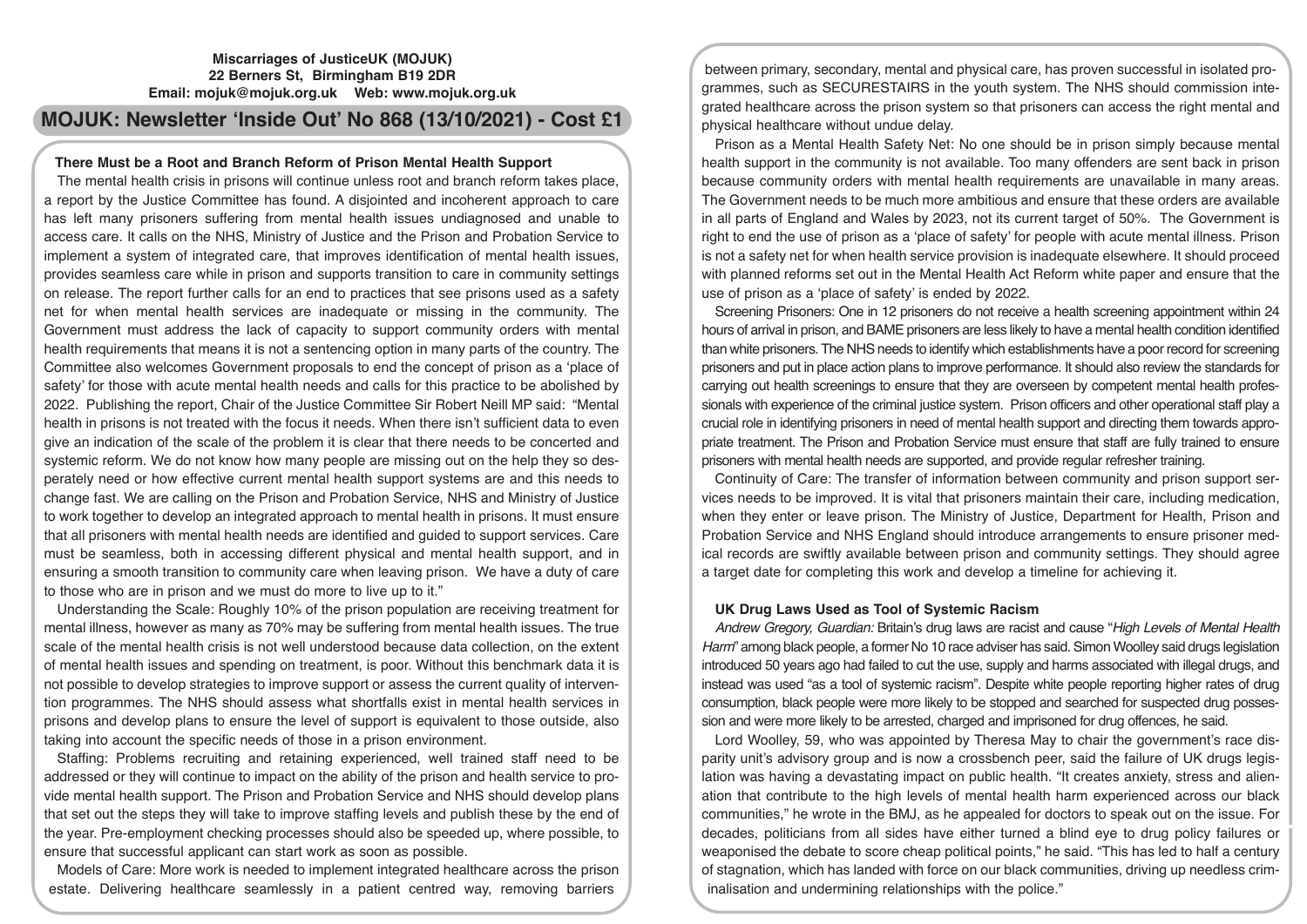Woolley, who this year became the first black man to be elected head of an Oxbridge college, is calling for a review of whether the Misuse of Drugs Act is fit for purpose. In his BMJ article, he urged the medical profession to support a root-and-branch review of the law to consider alternative approaches. "Such a review should provide a comprehensive, independent assessment of the effects of the Misuse of Drugs Act and its fitness for purpose 50 years on," he wrote. "It must also consider in detail the options for alternative approaches, including the growing body of evidence indicating benefit in both decriminalisation of people who take drugs and legal regulation of non-medical drug supplies worldwide." He said UK policy failed everybody, and black communities in particular. "Drug prohibition is racist in its DNA and in its impact on our society today," he wrote. "It is rooted in a series of attacks, in the US, the UK and elsewhere, on non-white communities and the substances they were associated with, regardless of whether they actually took those drugs in high numbers."

Drug-related deaths in England and Wales rose for the eighth year in a row in 2020. They remain at their highest level in more than a quarter of a century, according to the Office for National Statistics. Separate figures show Scotland continues to have the worst drug death rate in Europe. Woolley said a punitive drug policy was "one of the most tangible and damaging means through which systemic racism is experienced in black communities".

Describing the "profound dehumanisation" of stop-and-search tactics and strip searches, both of which he has experienced, he said: "You are stripped bare and have to crudely show that you have nothing hidden anywhere. The sense of being both powerless and humiliated instils anger and deep distrust in not only law enforcement but also the authorities that sanction it. We have a growing literature on what works and what causes harm in drug policy, including how to tackle racial inequalities, which should inform policymakers. We need to base policy on the evidence, not fear and political inertia. We need a mature, informed and open debate on this topic, and we have to be prepared to discuss all options if we are to resolve the current crisis. Whatever our views on how we can do drug policy better, without a serious open and adult discussion – and without the key medical bodies actively supporting that debate – we will face more decades of stagnation and failure."

#### **Prison Staff Failed to Respond to Reports of Noose in Cell of Suicidal Man**

Prison and healthcare staff should have done more to prevent an inmate with a brain injury and history of self-harm from killing himself, a jury found. David Gray, 54, was found dead in his cell in HMP Bullingdon's healthcare unit on 17 March 2019. At the time of his death, David was an inmate at HMP Bullingdon. David was vulnerable. He had a history of severe traumatic brain injury and (perhaps consequential) mental illness. He had a history of serious self-harm and attempted suicide, including attempted suicide by ligature. When David moved to HMP Bullingdon, he was seen on occasions by a specialist brain-injury worker, but this service was withdrawn. Mental health services within the prison then agreed to take David "under their wing", but they never saw him. On 16 and 17 March 2019, David made multiple verbal threats to take his own life; David wrote three notes, threatening to take his own life; and David was said to have a noose in his cell. Prison staff and prison healthcare staff did nothing. David took his own life by hanging on the evening of 17 March. This week, a jury has identified myriad failings by prison staff and healthcare staff in the run-up to David's death. The coroner indicated that he would write to HMP Bullingdon to raise concerns in relation to the management of prisoners with brain injury, and the procedure for handover of information between shifts.

#### **UK Government's Troubles Plan 'Incompatible With International Obligations'**

*Scottish Legal News:* Plans to end all criminal prosecutions linked to the Troubles are "incompatible with the United Kingdom's international obligations", the European commissioner for human rights has said. In a letter to Northern Ireland secretary Brandon Lewis, the Council of Europe's commissioner for human rights, Dunja Mijatović, said the proposals "appear indistinguishable from a broad-based and unconditional amnesty for those not yet convicted. In this regard, I recall that the [European Court of Human Rights] has previously recognised a growing tendency in international law to view the granting of amnesties in respect of grave breaches of human rights as unacceptable," she said. The "shutting down" of prosecutions, police investigations and judicial activity in favour of an information recovery body with "limited investigatory powers" would "fall short of the requirements under the ECHR". I am concerned that this approach is based on a false dichotomy between investigations and prosecutions on the one hand, and truth and reconciliation on the other, as well as on problematic assumptions about how these interact," she added. In addition to being an international legal obligation, fighting impunity through criminal justice is one of the well-established pillars of transitional justice. Virtually every effective transitional justice effort to date has relied on elements of both criminal justice and truth and reconciliation. Conversely, impunity and the absence of justice can be a major impediment to achieving lasting peace and reconciliation." Mr Lewis, in response to Ms Mijatović's letter, said: "The UK government is committed to dealing with legacy issues in a way that supports information recovery and reconciliation, complies with international human rights obligations, and responds to the needs of individual victims and survivors, as well as society as a whole. In publishing our proposals for addressing the legacy of Northern Ireland's past in the command paper of 14 July, we were clear that these were intended not to represent a final position but rather to inform a process of engagement. This engagement – which involves meeting with political representatives, representatives from the victims sector and victims and survivors directly – is ongoing and we are listening to and considering the views we are hearing very carefully as we reflect on the way forward."

## **Ministry of Justice Worst For Openness/ Honesty**

A report by the Institute for Government (IFG) has analysed information that is supposed to be regularly released across Whitehall showing the people ministers, civil servants and special advisers meet, and the gifts and hospitality they receive. Launched in the wake of the Greensill affair, when key meetings between ministers and lobbyists were not registered, researchers discovered that: The Ministry of Justice is by far the least reliable department on ministerial releases, often publishing data late, and failing to publish any information on five occasions. The MoJ is also the least reliable department on special adviser data, failing to publish on six occasions.

### **Playing Solitaire Whilst Judging**

A judge who was caught playing cards during a remote court hearing in a case worth nearly €100,000 has apologised. Madam Justice Jolaine Antonio, a judge of the Alberta Court of Appeal in Canada, admitted in a letter that there was "no excuse for causing litigants and their counsel to feel unheard and disregarded". Energy company Enmax, which launched the proceedings against power company TransAlta, said her recusal was not enough and has called for a fresh trial, the Financial Post reports. According to Enmax's filings, Madam Justice Antonio was caught because the Solitaire game on her computer screen "was reflected on the glass behind [her]". Erica Young, Enmax chief legal officer, said she was able to "zoom in" on the remote court hearing platform and see the judge "actively playing Solitaire, including moving cards around".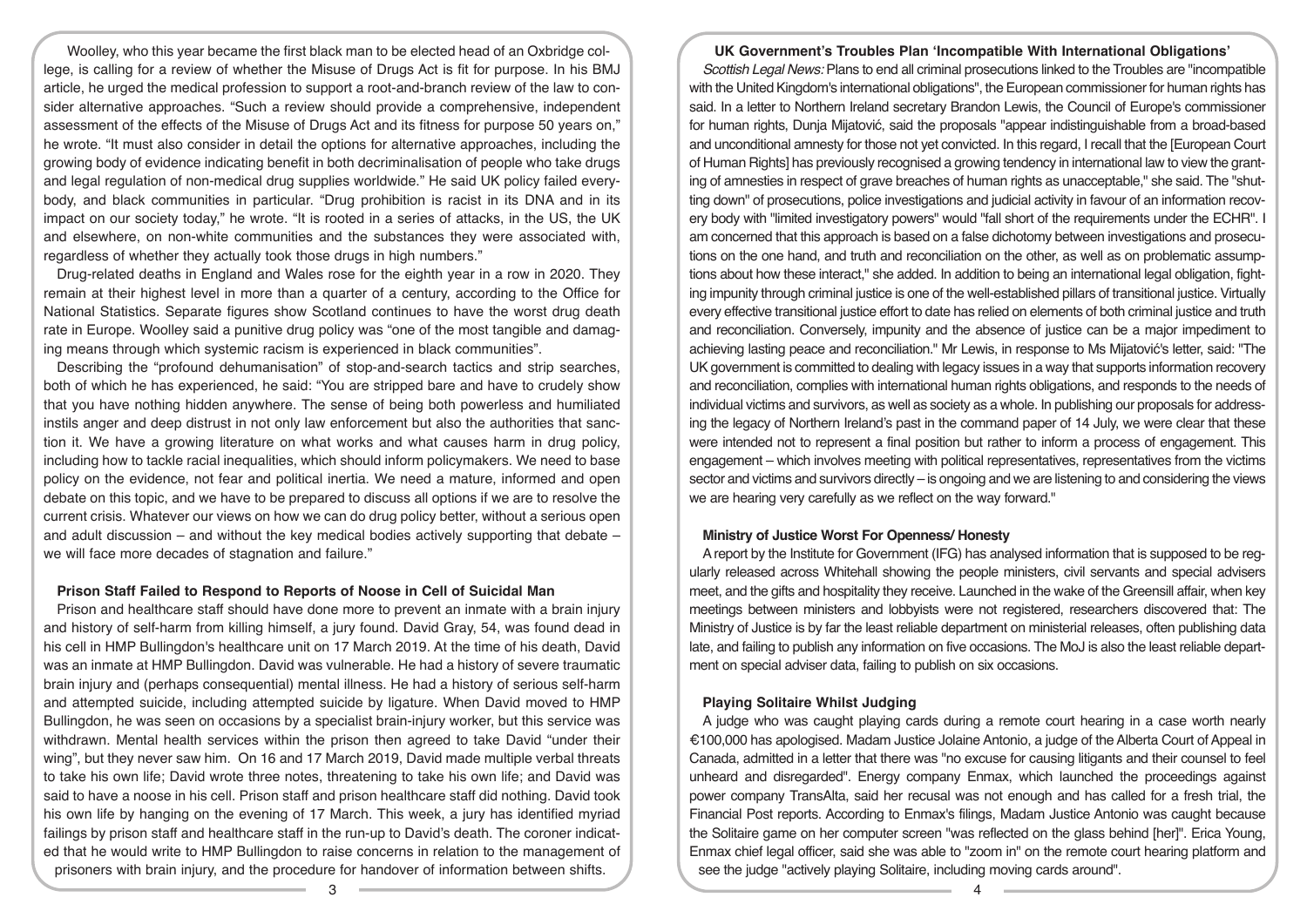#### **England: Complainants Waiting More Than 600 Days For Justice**

Figures from the Ministry of Justice show that in the second quarter of this year, the time between a crime occurring and a case being resolved in court was 622 days – up from 368. Jo Sidhu QC, chair of the Criminal Bar Association, said: "No government can be taken seriously about their commitment to tackle violence against women unless and until we see a massive and sustained investment right across the criminal justice system to increase charging rates, which have been alarmingly low for police-reported rape, and ensure those cases that do make it to court don't have to wait years to be resolved. "Investing in not just courts but the prosecutors and defenders who keep our creaking criminal justice system from collapse, is the only sustainable way to reduce this unacceptable backlog of cases and needless delay to trials, otherwise victims of crime will continue, understandably, to feel forgotten." Justice Secretary Dominic Raab said: "With new super court rooms, the extension of the Nightingale Courts into 2022 and limit-free sitting days in crown courts, we will restore the swift access to justice that victims deserve."

#### **Offending Behaviour Courses in Prisons - of No Value Whatsoever**

Results of large-scale experimental studies from around the world which compared the reoffending rates of prisoners who participated in courses and those who did not. They found that courses led to a reduction in reoffending which was too small to be significant. They concluded: "We report modest effects, at best, for psychological interventions delivered in prison."

Findings of the analysis, which the researchers claimed was the first of its kind, were published in August in Lancet Psychiatry. Some previous research has found that prisoners who take courses are significantly less likely to reoffend. However, the authors of the Lancet paper dismissed most previous studies because they were too small or insufficiently thorough. Out of 6,345 previous studies, only 14 were judged reliable enough to include in the final analysis.

#### **Report on an Unannounced Inspection of HMP Usk and HMP/YOI Prescoed**

Charlie Taylor: HM Chief Inspector of Prisons: Usk and Prescoed, as the names suggest, are two distinct prisons, although managed as a single entity. Usk is a small establishment built in a traditional 19th century style which held 220 category C prisoners, almost all of whom were serving sentences for sexual offences. Prescoed is an open prison in a deeply rural setting about three miles away, with a clear focus on the resettlement of the 231 men it held during our inspection. In recent years the Inspectorate has routinely reported very positively on the outcomes experienced by prisoners at the two sites and this remains the case. Making separate healthy prison assessments, we judged outcomes in safety and respect to be good (our highest mark) at both Usk and Prescoed and reasonably good or better at both for purposeful activity and rehabilitation and release planning. These are excellent results made more noteworthy in that they were achieved while the prisons were still emerging from the effects of the pandemic. It should be noted that Usk, in particular, had faced very real challenges and risks in responding to COVID-19, with a generally older and more vulnerable population and the tragic loss of two members of staff and a prisoner. The prison had, in our view, shown remarkable resilience in its response.

Key to the continuing success of the prisons seemed to be the quality of leadership. There was a genuine sense of community within the prisons with an engaged staff and generally good consultation with those held. It was clear from our survey that prisoners felt respected and supported by staff and we observed several examples during our inspection where the well-being of prisoners was at the heart of initiatives and a clear consideration in how the prison was being taken forward. One such example was the formal endorsement of Usk as an Enabling Environment, an accreditation achieved during the pandemic (see paragraphs 1.45 and 3.5). Similarly, we observed some exemplary social care arrangements.

As the pandemic seemed to be easing, both prisons had moved quickly within the HMPPS risk management framework to open up their regimes and we were told that the prisons were among the first to advance to HM Prison and Probation Service (HMPPS) 'stage 2', a designation that defines the extent to which regimes could be opened further. In this context, it was pleasing to see that release on temporary licence (ROTL) had continued during restrictions for those Prescoed prisoners who were defined as essential workers, and that by the time of our inspection, some 60% of Prescoed prisoners were now benefiting from various forms of ROTL. More needed to be done to ensure work and education became fully operational but we had confidence in the prisons plans and their long-established record of delivery. Our report notes a small number of issues that require further attention. These include some refurbishment of accommodation at Prescoed and mitigating the impact of some overcrowding in Usk. We have also noted the comparatively high number of prisoners who were returned to closed conditions from Prescoed, possibly linked to the application of a socalled 'zero tolerance' policy concerning the application of rules at the site. But these issue aside, it was clear to us that the resilience being shown by Usk and Prescoed leaders, staff and prisoners was ensuring that those held continued to experience meaningful and positive outcomes.

#### **Attica 50th Anniversary the Sound Before the Fury**

*John Bowden FRFI:* Traditionally, the radical left, in Britain especially, have failed to support or recognise the prison struggle as an integral part of the wider class struggle or understand prisons as essentially instruments and weapons of class oppression, which maintain and enforce the power of the capitalist state. This ideological vacuum critically undermines and weakens the ability of the working class to seriously challenge the capitalist apparatus of raw state power. If a single event revealed the revolutionary potential and significance of the prison struggle, it was undoubtedly the Attica Prison Uprising of 9 September 197 I in New York State, when prisoners rose up and declared Attica a liberated zone in the wider class and black liberation struggle then being openly fought in the US. The murderous response of the US state to the Attica rebellion also reflected the clear understanding and recognition by that state of the revolutionary dynamic and significance of the uprising and its potential to ignite wider rebellions beyond Attica's walls. On 9 September 1971, most of the prison population of Attica rose up and seized control of the prison, taking 42 members of staff hostage. What originally fuelled the uprising was the dehumanising and barbaric treatment suffered by Attica prisoners and the vicious racism of an all-white force of guards; 54% of those incarcerated at Attica were African Americans and 9% were Puerto Rican. During a period of growing prisoner activism in US jails at the time, Attica was used to concentrate and brutalise prisoner' trouble-makers.

The spark that ignited the Attica Uprising was the murder by guards of legendary revolutionary prisoner and Black Panther Party member George Jackson at San Quentin State Prison on 21 August 1971. The day after Jackson's murder, 700 Attica prisoners participated in a hunger strike in his honour. What then began as a rage-fuelled riot was soon transformed into an extremely well-organised political action, as racial divisions and gang conflict amongst prisoners dissolved into a collective brotherhood and unified revolutionary force. Once prisoners had taken over Attica, they organised a list of demands for offi-cials to meet before they would surrender, and elected spokesmen to represent them at negotiations, whilst also appointing medics and security to ensure the safety of hostages. The spirit of the Attica prisoners during the uprising was clearly voiced by 21-year-old Elliot James' LD' Barkley, who was just weeks away from release before the uprising and was murdered by state forces during their recapture of the prison: 'We are men! We are not beasts and we do not intend to be beaten or driven as such. The entire prison populace - that means each and every one of us here - has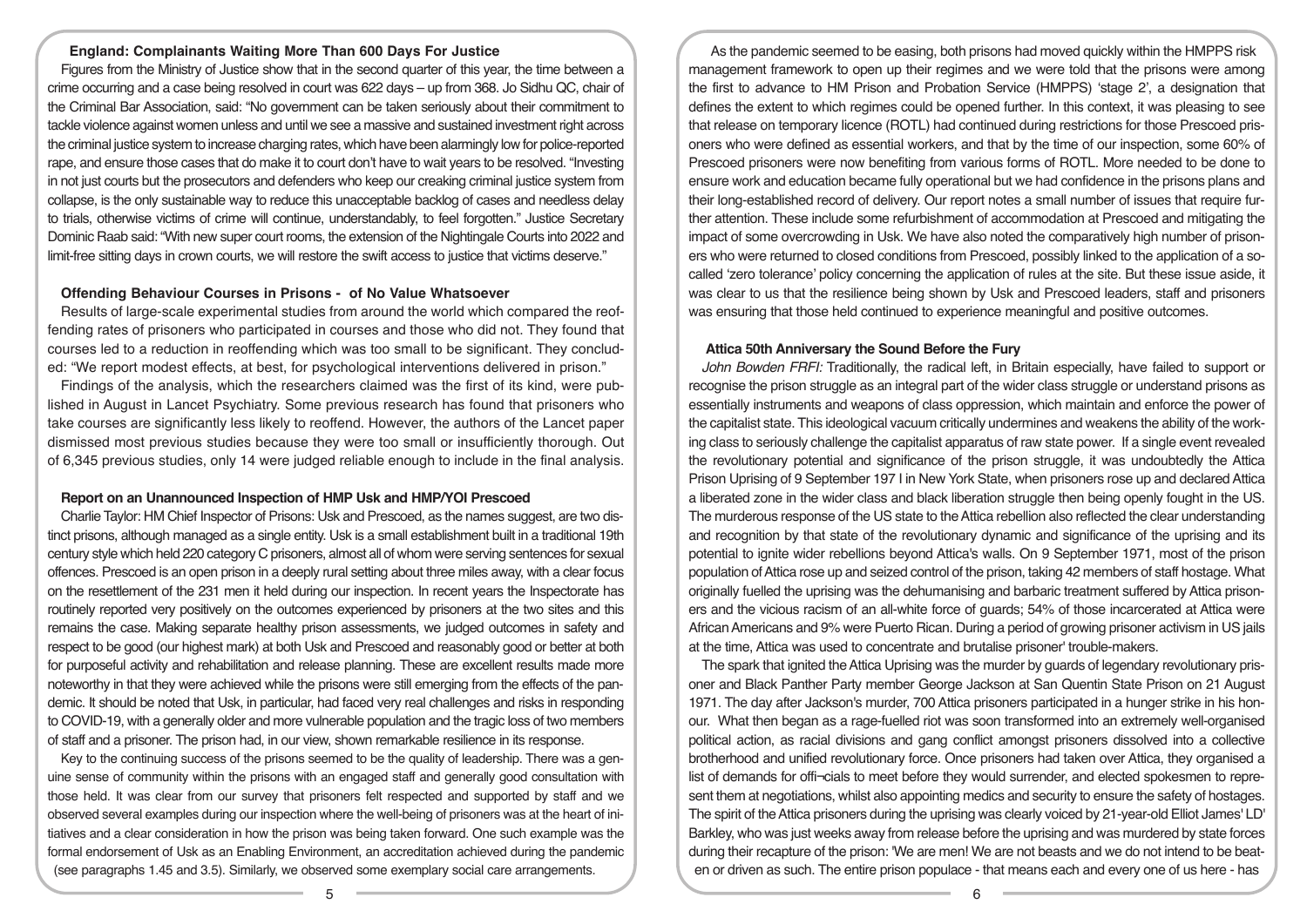set forth to change forever the ruth¬less brutalisation and disregard for the lives of the prisoners here and throughout the United States. What has happened here is but the sound before the fury of those who are oppressed.' The courage and solidarity of the prisoners who rose up and took control of Attica for four days trans¬formed it from a place of repression and suffering for the most oppressed and marginalised into a place of liberation and freedom. This is why the state responded so murderously to the rebellion. After four days, state governor Nelson Rockefeller ordered in armed police, who while retaking the prison massacred 43 people: 33 prisoners and 10 guards or civilian employees. Some prisoners were murdered while trying to save the lives of hostages.

Subsequent exposure of official information revealed the extent of the state's awareness of the Attica uprising as a political rebellion. During the very first day of the uprising, the FBI sent memos about it to the army, navy and air force, to the CIA, Attorney General, Vice President and the President himself, Richard Nixon. In taped conversations with aides, Nixon justified the Attica massacre: 'You see, it's the black business again. He [Rockefeller] had to do it.' Nixon hoped it would send a message to activists generally, or to those he described as 'the Angela Davis crowd', whilst also having a hell of a salutary effect on future prison riots'. US historian Heather Ann Thompson, author of Blood in the Water: The Attica Prison Uprising of 1971 and Its legacy writes: 'At this time there was a great deal of activism inside prisons. The US government was absolutely consumed with this idea of the left and activists taking over the country. The entire apparatus of the government is deeply fearful of and hostile to the civil rights movement. Add prison activism to this and they think the world's coming apart at the seams, and the Nixon Tapes revealed just how deeply worrying Attica was, even to the US President, who said: "The word is around that this [Attica] is the signal for a black uprising."'

What the Attica Prison Uprising represented to the US state was the spectre of a political rebellion amongst the most oppressed and disempowered, prisoners, spreading beyond the prison walls to the communities of the poor and disadvantaged in wider capitalist society. On the 50th anniversary of the Attica Prison Uprising, we as revolutionaries must embrace that spectre and support the prison struggle as a revolutionary and legitimate frontline of the struggle against the capitalist state.

#### **50% Met Officers Guilty Of Sexual Misconduct Kept Their Jobs**

Sascha Lavin, Byline Times: An investigation by the Byline Intelligence Team has found that more than half of the Metropolitan police officers found guilty of sexual misconduct over a four-year period to 2020 remained in their jobs. This included officers involved in misconduct allegations relating to vulnerable victims and witnesses, as well as the abuse of colleagues. Freedom of Information (FOI) requests and publicly available data show that, in 31 misconduct hearings between 2017 and 2020, 41% of police officers who were subject to disciplinary proceedings for sexual misconduct retained their roles following the decision. More than half of Metropolitan police officers found to have committed sexual misconduct also stayed in post: a total of 43 officers out of 83 or 52%.

The findings raise questions about accountability and wider failings in the police in tackling male violence against women and girls, and come after serving Metropolitan police officer Wayne Couzens pleaded guilty to raping and murdering 33-year-old Sarah Everard. Couzens was sacked from the Metropolitan Police in July 2021 – four months after Everard disappeared. In response to Couzens' guilty plea, the Metropolitan Police Commissioner, Dame Cressida Dick, said "on occasion, I have a bad 'un". However, the data suggests that there is more than one 'bad apple' when it comes to sexual misconduct and a lack of accountability in the country's largest police force. Only one police force identified the gender of the officers found guilty of misconduct – making it difficult to measure the extent of sexism in the police. Where a forename or pronoun was used in a police hearing that

was publicly available, all but one perpetrator found guilty of sexual misconduct was a man. The victims were overwhelmingly female. According to the FOI request, 89% of sexual offence allegations in the Metropolitan Police were made against male police officers.

Harriet Wistrich, a lawyer and founder of The Centre for Women's Justice, told Byline Times that there should be zero tolerance for any sexual misconduct in the police. "There has to be a very robust form of investigation and very, very clear repercussions," she said. "I don't think that anyone who's abused their position in that way should be allowed to remain in the police force." Last week, a new report commissioned by the Home Secretary following Sarah Everard's murder called for a "radical refocus and shift" in police forces' response to tackling violence against women and girls. Her Majesty's Inspectorate of Constabulary and Fire and Rescue Services found that there were "structural, strategic and tactical inconsistencies" in how the police handle sexual violence and domestic abuse.

#### **Kate Wilson Wins 10 Year Battle Against "Unlawful and Sexist" Spycops Operation**

Kate Wilson, who was spied on by six undercover police officers between 2003 and 2009 and deceived into an intimate relationship with one of them, Mark Kennedy - has won her legal battle against the Metropolitan Police, with a court finding the force responsible for "a formidable list" of human rights violations during an "unlawful and sexist" operation. "The Investigatory Powers Tribunal on Friday 1st October 2021, handed down its ruling in Kate Wilson's epic tenyear legal battle over the use of undercover police against protest movements The detailed, ground-breaking, 156-page ruling identified a "formidable list" of breaches of fundamental human rights by the Metropolitan Police without lawful justification in a democratic society."

*Sexist Discrimination:* The Tribunal looked at evidence relating to the sexual relationships UCO Mark Kennedy had with Ms Wilson and a number of other women, and at the widespread practice of undercover officers (UCOs) deceiving women into intimate relationships, concluding that the police violated her Article 3 right to live free from inhumane and degrading treatment, as well as her Article 8 right to private and family life, and that they were guilty of sexist discrimination in their handling of her human rights. The findings stressed that the police failed to put in place systems, safeguards or protections: training of UCOs in relation to sexual relationships was grossly inadequate, and there was a widespread failure of supervision of Mark Kennedy in his undercover role. The Tribunal ruled that the failure to prevent undercover officers entering into sexual relationships primarily impacted women[iv], to the extent that it amounted to sexist discrimination under Article 14.

*"Don't Ask, Don't Tell":* The Tribunal noted that the evidence showed a disturbing lack of concern on the part of the police about the impact on women of introducing undercover officers into their lives, and the likelihood that those officers would seek to have sex. The ruling stressed that the sexual relationship Ms Wilson was deceived into by Mark Kennedy was conducted with the knowledge of his principal cover officer, and that his deployment manager[v], and other senior officers of Detective Chief Inspector (DCI) level and above knew (or chose not to know) about the sexual relationship, concluding that the National Public Order Policing Unit's approach to its officers having sex while undercover was one of "don't ask, don't tell".

*Unlawful Operations* Violated The Right To Protest: The ruling did not stop at the sexual relationships, as the Tribunal found that police took steps to interfere with Ms Wilson's political rights to hold opinions and with her Article 10 and 11 rights to freedom of expression and association; as well as violating her right to a private and family life. The ruling stressed that the police had failed to give any proper consideration or put structures in place to limit collateral intrusion into the private lives of Ms Wilson or anyone else coming into contact with the operations. They described the breadth and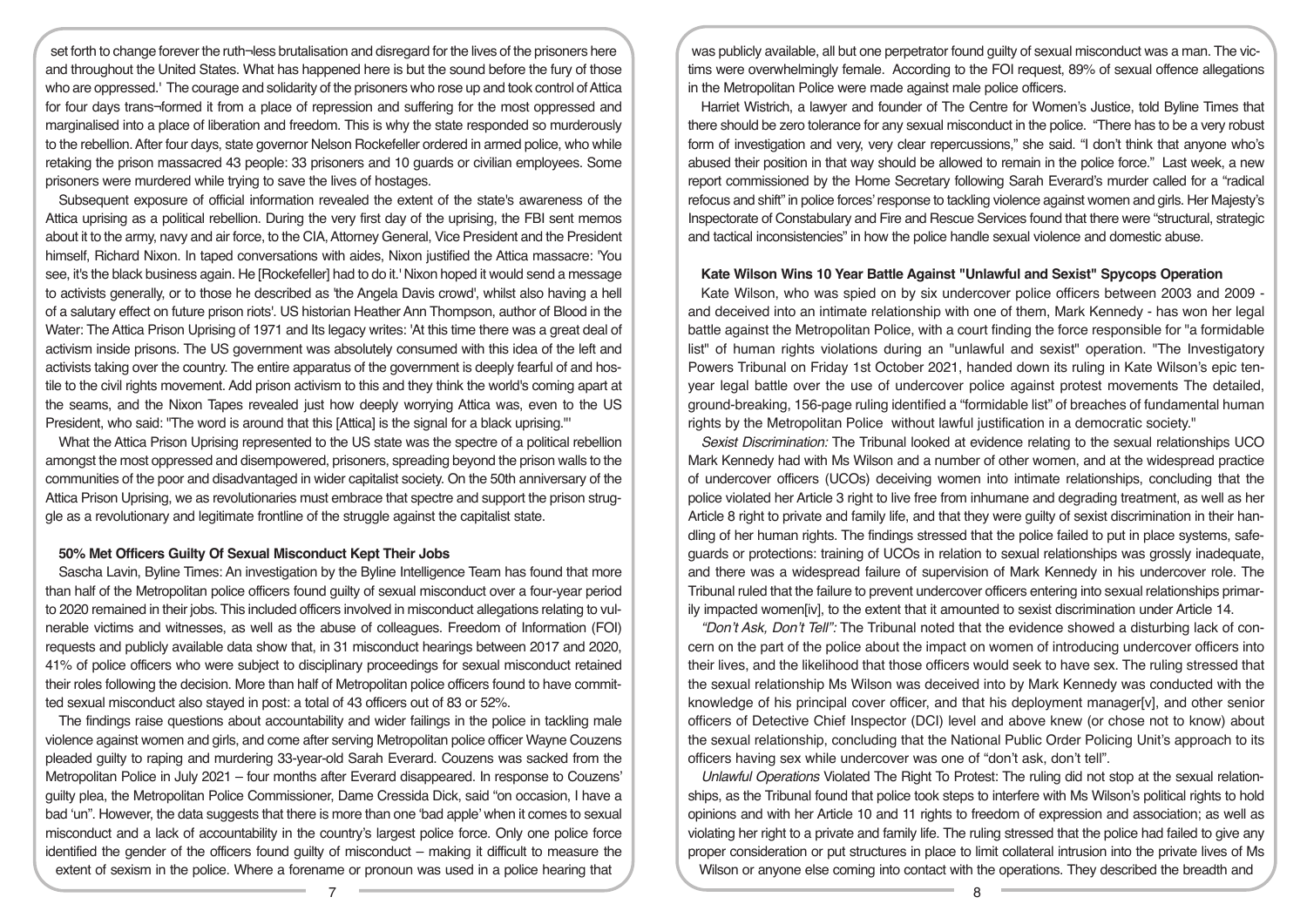open-ended quality of the authorisations for Mark Kennedy's operation, which were virtually meaningless as any kind of protection, calling the operation a "fishing expedition" against legitimate groups who were exercising political rights enshrined in the European Convention on Human Rights. "Disturbing And Lamentable Failings At The Most Fundamental Levels." The judgment also criticised the Metropolitan Police conduct of the case, stating that many contemporaneous documents "crie[d] out for an explanation", and that there was "no reason that we can see why we were not provided with a statement from a witness with direct knowledge of these matters". The factual evidence provided by the police was deemed "unsatisfactory", and the ruling noted that, were it not for Ms Wilson's tenacity and perseverance, "much of what this case has revealed would not have come to light".

The Ruling Concluded: "This is a formidable list of Convention violations, the severity of which is underscored in particular by the violations of Arts 3 and 14. This is not just a case about a renegade police officer who took advantage of his undercover deployment to indulge his sexual proclivities, serious though this aspect of the case unquestionably is. Our findings that the authorisations under RIPA were fatally flawed and the undercover operation could not be justified as "necessary in a democratic society", as required by the ECHR, reveal disturbing and lamentable failings at the most fundamental levels."

KayWilson Commented "This has been a long and emotional journey, and I am happy to receive this ruling today. The events in my case happened years ago, however the failure of the police to protect women from sexual predators within their own ranks, and police attempts to criminalise protestors are both still very live issues today. The Tribunal has gone some way towards recognising how deep the abuses run. We need to tackle the misogyny and institutional sexism of the police and there needs to be a fundamental rethink of the powers they are given for the policing of demonstrations and the surveillance of those who take part."

Harriet Wistrich, Director of the Centre for Women's Justice who acted as a lawyer for Ms Wilson in the early stages and as a witness in the case commented: "This excoriating judgement could not have come at a more significant moment when we hear the details of the horrendous murder of Sarah Everard by a serving Met police officer who used deceit with the opportunities of his job to entrap her. What is it going to take to transform the culture of policing so that resources are used to protect women from abuse from violence, not to abuse them?"

[Addendum The case was part of a marathon 10 year battle for justice by Ms Wilson and other women, following revelations that they had been deceived into relationships by undercover police. Having exhausted other routes, she took her fight for answers to the Investigatory Powers Tribunal. This is a secretive court set up to examine human rights abuses by state agencies carrying out surveillance. It's rules are quite different from open court and it has the ability to exclude claimants from taking part in proceedings. Despite the restrictions, Ms Wilson was able to secure significant disclosure which throws a rare spotlight on the undercover policing units. The police had already admitted a number of violations including breaches of Articles 3 (degrading and inhumane treatment) and Article 8 (private and family life) and Article 10 (freedom of expression) as a result of being deceived into relationship by undercover police officer Mark Kennedy. However, Ms Wilson's case went further, arguing, among other issues, that 5 other undercover operations had interfered with her rights to privacy, free speech and assembly (Article 8 and Articles 10 and 11 of the European Convention on Human Rights, often combined as 'the right to protest'); and that the systematic use of sexual relationships with women by male undercover officers amounted to sexist discrimination under Article 14. The IPT ruled in her favour on all these points. [iv] By reason of (a) the numbers of women affected and (b) the greater adverse impact on women's lives through either risk of pregnancy or interference with their child-bearing years. [v] Known only as "Detective Chief Inspector O-24" throughout the proceedings.

## **Jail Terms of 20 + Years 'Quadruple' in England and Wales**

Rajeev Syal, Guardian: The number of people sentenced to more than 20 years in prison has quadrupled over the last decade, figures have shown. Given the increase in average tariff lengths handed down by courts, this figure is expected to continue to rise substantially over coming years. The findings come as the Ministry of Justice announces plans to build more prisons to house the growing number of longterm inmates. They also follow a public outcry over the murder of Sarah Everard, whose killer Wayne Couzens has been given a full-life tariff. Figures obtained by the Prison Reform Trust from parliamentary questions and government figures show 10,988 prisoners were serving 10 years or more on 31 December 2020. Growing numbers have also received long determinate sentences of 20 years or more. In 2019, 124 people were sentenced to custody for 20+ years excluding life sentences, up from 31 a decade earlier.

Meanwhile, the rate and number of violent offences resulting in injury have fallen and remain historically low. Between 2009 and 2019 the incidence of violent crimes that resulted in injury, as reported in the Crime Survey for England and Wales, fell 44%, from 22 in every 1,000 adults to 13 in every 1,000. Despite some fluctuation, the number of sexual assaults remains broadly similar to a decade ago. Dr David Maguire, director of the Prison Reform Trust's Building Futures project, said: "Over the last decade sentences for more serious crimes have been getting longer, with many more people spending periods in prison which would have previously been unimaginable. The impact on both prison and probation services is significant and long-term, and meeting the challenges of this change will shape the landscape for years to come."

The Home Office and Ministry of Justice are braced for an increase in prisoners, to 98,700 in 2026, after the targeted recruitment of 20,000 police officers in line with Boris Johnson's election promise. England and Wales already has the third highest prison population across Europe, behind Russia and Turkey, which dwarf it with their combined total of more than 800,000, according to the Council of Europe. The figures came as the backlog of cases in the crown court rose yet again to record levels at 60,692, almost doubling in two years. Cases of rape and sexual offences make up about a 10th of the backlog.

A Ministry of Justice spokesperson said: "This government is making sure violent criminals and sex offenders spend longer in prison to keep people safe and give victims confidence that justice has been served. The 18,000 new prison places we are building will keep these dangerous people off the streets for longer." Last year, the government changed the law so those convicted of serious sexual and violent offences and given a standard determinate sentence of seven years or more would no longer be automatically released at the halfway point but would instead have to serve two-thirds of their sentence in prison. The police, crime, sentencing and courts bill, which is currently before parliament, will end the halfway release of offenders sentenced to four to seven years in prison for serious violent and sexual offences such as rape, manslaughter and GBH with intent. They will also have to spend two-thirds of their time behind bars.

#### **Covid Justice – Cutting Corners Was Not How To Do It?**

Transform Justice: A new report from the Justice Committee is pretty trenchant in its criticism of how Covid related criminal offences were designed, enforced and communicated. It suggests that too much criminal legislation was created by the Department of Health, with no real consultation of the Ministry of Justice and the Home Office. Much of the legislation was not scrutinised by parliament and was brought in at breakneck speed, giving police forces insufficient time to understand it. I remember @pkquinton (of the College of Policing) expressing his frustration on twitter, faced with new legislation. He had to read and interpret it for forces, but often only had a few night hours in which to work out what it meant. And the forces had no training in how to enforce it, just had to